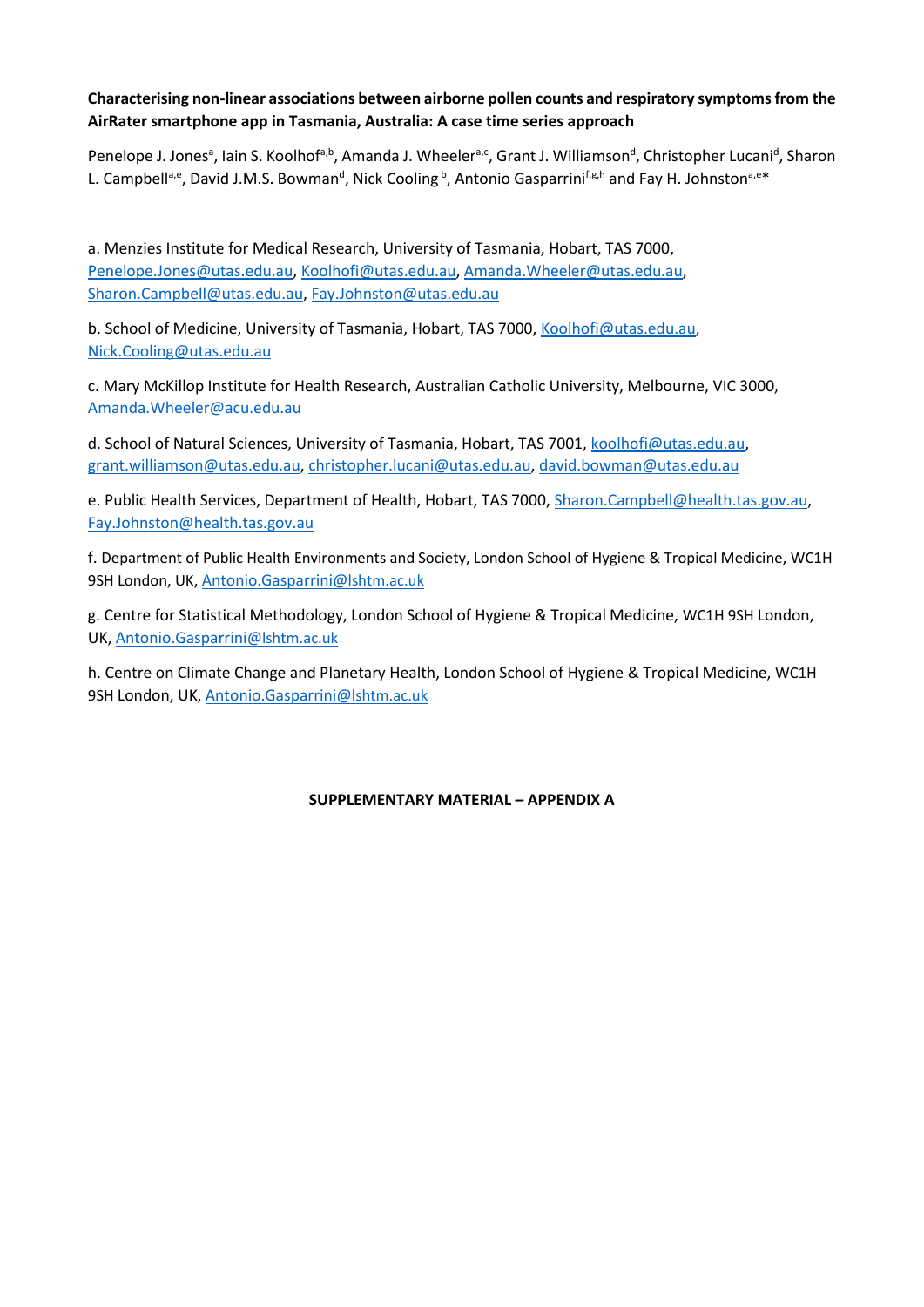**Table S1:** Data characteristics of each pollen taxon and the environmental and air quality data over the study period Oct 29 2015 – Oct 29 2019. IQR = interquartile range, Q1 and Q3 = quartiles 1 and 3 respectively. For pollen taxa, % of total pollen denotes the % of the total pollen count comprised by that taxon over the four-year study period.

| Pollen Taxa              | % of total pollen | Min          | Q1             | Median         | Q <sub>3</sub>          | Max  | <b>IQR</b>     |
|--------------------------|-------------------|--------------|----------------|----------------|-------------------------|------|----------------|
| Acacia                   | 0.5               | $\mathbf{1}$ | $\mathbf{1}$   | $\overline{2}$ | 3                       | 29   | $\overline{2}$ |
| Alnus                    | 1.5               | 1            | $\mathbf{1}$   | 3              | 6                       | 155  | 5              |
| Asteraceae               | 1.3               | $\mathbf{1}$ | $\mathbf{1}$   | $\overline{2}$ | 3                       | 56   | $\overline{2}$ |
| <b>Betula</b>            | 5                 | $\mathbf{1}$ | $\overline{2}$ | 6              | 19                      | 839  | 17             |
| <b>Brassicaceae</b>      | $\mathbf 1$       | $\mathbf{1}$ | $\mathbf{1}$   | $\overline{2}$ | $\overline{\mathbf{4}}$ | 219  | 3              |
| Casuarina                | 7.3               | $\mathbf{1}$ | $\overline{2}$ | 3              | 6                       | 904  | 4              |
| Cupressaceae             | 18                | $\mathbf{1}$ | $\overline{2}$ | 5              | 17                      | 993  | 15             |
| Dodonaea                 | 4                 | $\mathbf{1}$ | $\overline{2}$ | 4              | 18                      | 372  | 16             |
| Myrtaceae                | $\overline{7}$    | $\mathbf{1}$ | $\overline{2}$ | 3              | $\overline{7}$          | 345  | 5              |
| Oleaceae                 | 3                 | 1            | $\overline{2}$ | 3              | 8                       | 361  | 6              |
| Papaver                  | 0.6               | 1            | $\mathbf{1}$   | $\overline{2}$ | 5                       | 295  | 4              |
| Pinaceae                 | 4.4               | $\mathbf{1}$ | $\overline{2}$ | 3              | 9                       | 336  | 7              |
| Plantago                 | 16                | 1            | $\overline{2}$ | 3              | $\overline{7}$          | 1298 | 5              |
| Poaceae                  | 22                | 1            | $\overline{2}$ | 5              | 14                      | 1111 | 12             |
| Podocarpaceae            | $\mathbf{1}$      | $\mathbf{1}$ | $\mathbf{1}$   | $\overline{2}$ | 3                       | 264  | $\overline{2}$ |
| Quercus                  | 0.7               | 1            | 1              | $\overline{2}$ | $\overline{7}$          | 133  | 6              |
| Rumex                    | 2.7               | 1            | 1              | 3              | 6                       | 199  | 5              |
| Salix                    | 2.2               | $\mathbf 1$  | $\overline{2}$ | 4              | 10                      | 239  | 8              |
| <b>Ulmus</b>             | 2.8               | $\mathbf{1}$ | $\overline{2}$ | 3              | 9                       | 433  | $\overline{7}$ |
| Variable                 |                   | Min          | Q1             | Median         | Q <sub>3</sub>          | Max  | <b>IQR</b>     |
| Maximum temperature (°C) |                   | $-0.5$       | 13.9           | 17.6           | 21.9                    | 40.1 | 8.0            |
| Minimum temperature (°C) |                   | $-7.6$       | 5.5            | 8.9            | 12.2                    | 38.4 | 6.7            |
| Relative humidity (%)    |                   | 17           | 62.6           | 71.3           | 80.5                    | 100  | 17.9           |
| Rainfall (mm)            |                   | 0            | 0              | 0              | 1.4                     | 140  | 1.4            |
| $PM_{2.5} (\mu g/m^3)$   |                   | $\pmb{0}$    | 4              | 8              | 22                      | 6990 | 18             |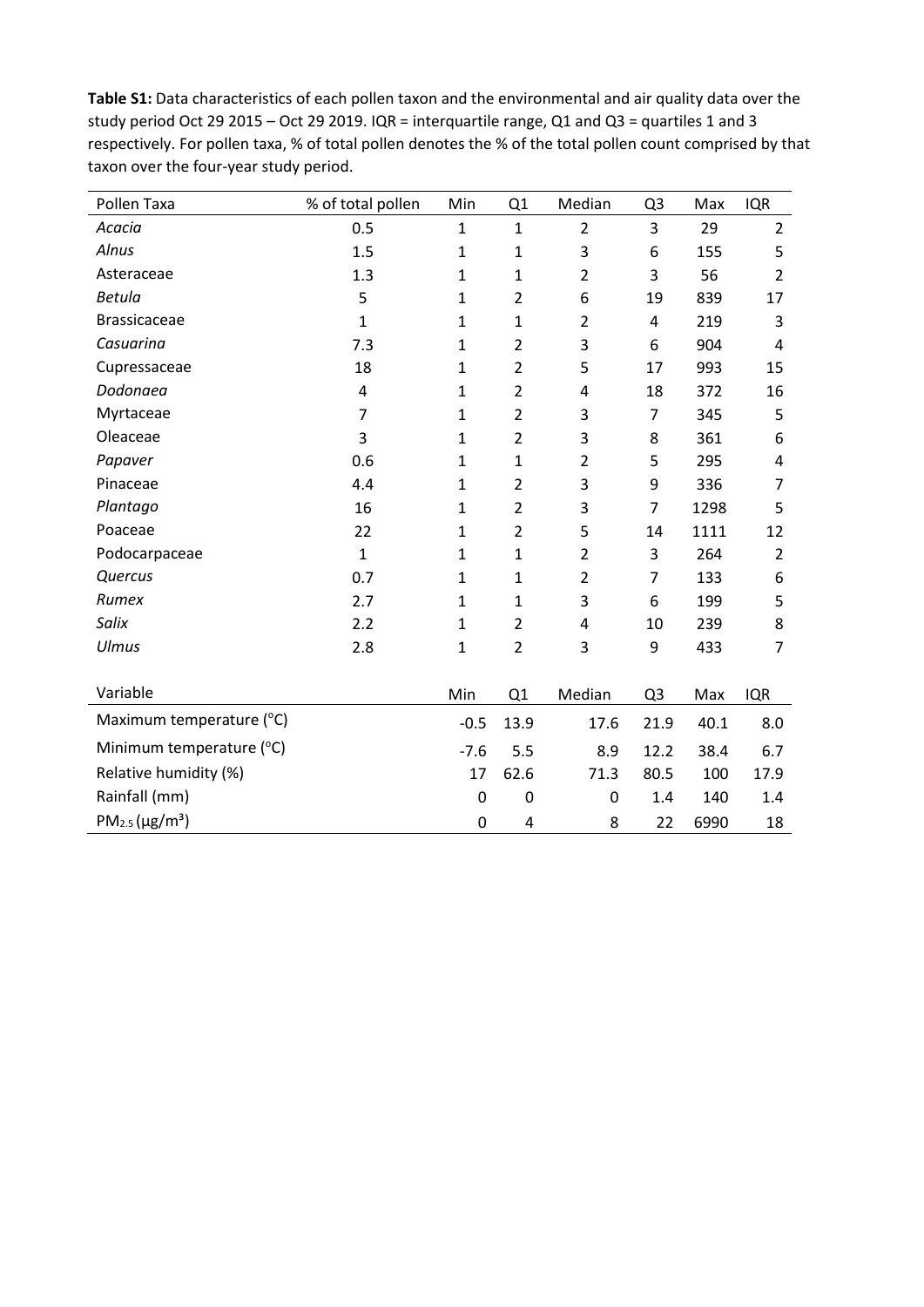**Table S2.** Relative Risk of AirRater symptom reporting for eye and nose symptoms for six pollen taxa over varying levels of exposure and lag periods. Numbers in brackets indicate the 95% confidence interval. Pollen concentrations are in grains/ $m^3$ . The model controlled for PM<sub>2.5</sub>, maximum and minimum temperature, relative humidity, and rainfall.

|              |                                    |                     | Lag (days)          |                     |                     |  |  |
|--------------|------------------------------------|---------------------|---------------------|---------------------|---------------------|--|--|
|              | Exposure level<br>(grains/ $m^3$ ) | 0                   | 1                   | $\overline{2}$      | 3                   |  |  |
| Poaceae      | 10                                 | 1.12 (1.07-1.18)    | $1.03(0.99-1.07)$   | $1.00(0.96-1.03)$   | $1.00(0.96-1.05)$   |  |  |
|              | 30                                 | 1.29 (1.20-1.39)    | $1.10(1.04-1.17)$   | $1.00(0.95-1.05)$   | $0.93(0.87 - 1.00)$ |  |  |
|              | 50                                 | 1.37 (1.26-1.49)    | $1.17(1.10-1.25)$   | $1.01(0.95-1.07)$   | $0.87(0.80 - 0.94)$ |  |  |
| Betula       | 10                                 | $1.04(0.97-1.12)$   | $0.98(0.93-1.03)$   | $1.01(0.96-1.06)$   | $1.11(1.04-1.19)$   |  |  |
|              | 30                                 | $1.18(1.07-1.30)$   | $1.01(0.94-1.09)$   | $1.01(0.94-1.08)$   | $1.10(1.00-1.21)$   |  |  |
|              | 50                                 | $1.27(1.12-1.44)$   | $1.06(0.96-1.18)$   | $1.00(0.91-1.09)$   | $1.01(0.88-1.17)$   |  |  |
| Casuarina    | 10                                 | $0.90(0.85 - 0.96)$ | $0.98(0.94-1.03)$   | $1.01(0.97-1.05)$   | 1.00 (0.94-1.05)    |  |  |
|              | 30                                 | $1.07(0.98-1.17)$   | $1.04(0.96-1.12)$   | 1.02 (0.95-1.09)    | $1.01(0.91-1.11)$   |  |  |
|              | 50                                 | 1.39 (1.20-1.62)    | 1.12 (0.98-1.27)    | $1.01(0.90-1.14)$   | $1.00(0.85 - 1.17)$ |  |  |
| Cupressaceae | 10                                 | 1.02 (0.97-1.08)    | $1.03(0.98-1.07)$   | 1.02 (0.98-1.06)    | $1.00(0.95-1.06)$   |  |  |
|              | 30                                 | $1.09(1.01-1.18)$   | $1.10(1.04-1.17)$   | $1.07(1.02-1.13)$   | $1.02(0.95-1.10)$   |  |  |
|              | 50                                 | $1.15(1.04-1.26)$   | 1.17 (1.09-1.26)    | $1.13(1.06-1.21)$   | $1.05(0.95-1.15)$   |  |  |
| Myrtaceae    | 10                                 | $1.07(1.02 - 1.13)$ | $1.11(1.07-1.15)$   | $1.06(1.02-1.09)$   | $0.95(0.91-1.00)$   |  |  |
|              | 30                                 | $1.17(1.08-1.27)$   | $1.13(1.06-1.21)$   | $1.05(0.99-1.11)$   | $0.96(0.88-1.04)$   |  |  |
|              | 50                                 | 1.23 (1.10-1.39)    | $1.1(0.99-1.21)$    | $1.02(0.93-1.12)$   | $0.98(0.87 - 1.11)$ |  |  |
| Dodonaea     | 10                                 | $1.23(1.14-1.32)$   | 1.02 (0.97-1.08)    | $0.94(0.89 - 0.99)$ | $0.92(0.86 - 0.98)$ |  |  |
|              | 30                                 | 1.26 (1.14-1.39)    | $0.95(0.88-1.03)$   | $0.90(0.84 - 0.96)$ | $0.97(0.89-1.07)$   |  |  |
|              | 50                                 | 1.12 (1.00-1.25)    | $0.88(0.81 - 0.95)$ | $0.89(0.83 - 0.96)$ | 1.08 (0.98-1.20)    |  |  |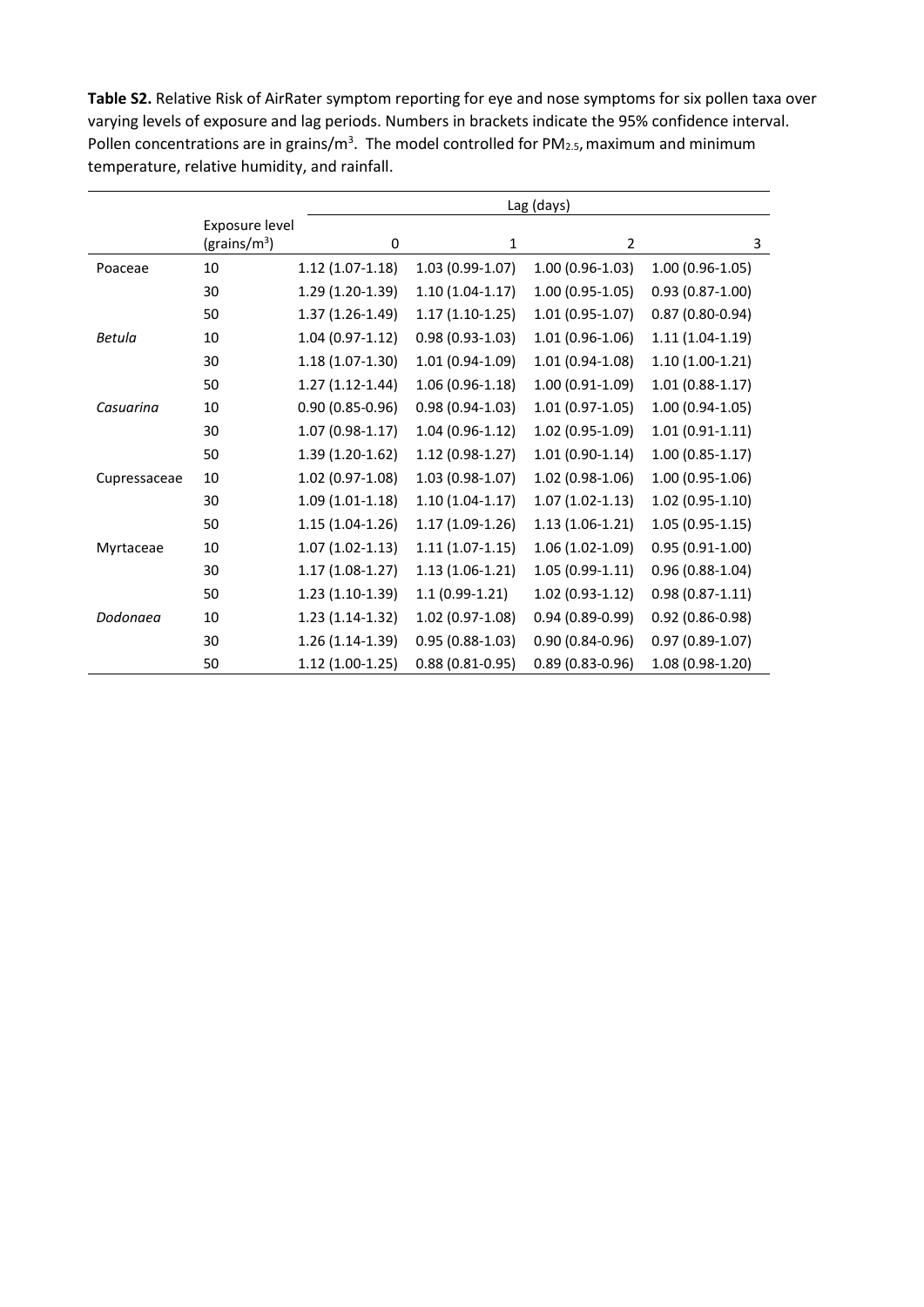**Table S3.** Relative Risk of AirRater symptom reporting for lung symptoms for individual pollen taxa over varying levels of exposure and lag periods. Numbers in brackets indicate the 95% confidence interval. Pollen concentrations are in grains/ $m^3$ . Models controlled for PM<sub>2.5</sub>, maximum and minimum temperature, relative humidity, and rainfall.

|              |                              | Lag (days)        |                     |                     |                     |
|--------------|------------------------------|-------------------|---------------------|---------------------|---------------------|
|              | Exposure<br>(grains/ $m^3$ ) | 0                 | 1                   | $\overline{2}$      | 3                   |
| Poaceae      | 10                           | $1.19(1.06-1.32)$ | $1.05(0.96-1.14)$   | $0.99(0.92 - 1.06)$ | $0.97(0.87 - 1.08)$ |
|              | 30                           | 1.43 (1.21-1.68)  | $1.13(1.00-1.29)$   | $0.98(0.88-1.09)$   | $0.89(0.76-1.04)$   |
|              | 50                           | 1.52 (1.26-1.83)  | 1.21 (1.05-1.40     | $1.00(0.88-1.13)$   | $0.85(0.71-1.02)$   |
| Betula       | 10                           | 1.06 (0.90-1.25)  | $0.96(0.85-1.09)$   | $0.96(0.86 - 1.07)$ | 1.03 (0.89-1.21)    |
|              | 30                           | $1.15(0.91-1.45)$ | $0.97(0.81 - 1.16)$ | $0.93(0.79-1.09)$   | $0.97(0.77-1.22)$   |
|              | 50                           | $1.20(0.90-1.61)$ | $1.02(0.81-1.27)$   | $0.94(0.76-1.14)$   | $0.91(0.66-1.26)$   |
| Casuarina    | 10                           | $0.93(0.83-1.04)$ | $1.05(0.96-1.16)$   | $1.03(0.95-1.12)$   | $0.92(0.82 - 1.04)$ |
|              | 30                           | 1.10 (0.92-1.33)  | $1.10(0.94-1.27)$   | $1.03(0.90-1.18)$   | $0.94(0.78-1.14)$   |
|              | 50                           | 1.39 (1.04-1.86)  | $1.10(0.86 - 1.42)$ | $1.00(0.80-1.26)$   | $1.01(0.74-1.37)$   |
| Cupressaceae | 10                           | $1.00(0.89-1.12)$ | $1.02(0.93-1.11)$   | $1.04(0.96-1.13)$   | 1.06 (0.95-1.19)    |
|              | 30                           | 1.09 (0.92-1.30)  | 1.16 (1.02-1.32)    | $1.14(1.02-1.27)$   | 1.06 (0.90-1.24)    |
|              | 50                           | 1.19 (0.97-1.46)  | 1.34 (1.14-1.56)    | $1.23(1.07-1.42)$   | 1.00 (0.81-1.23)    |
| Myrtaceae    | 10                           | 1.08 (0.98-1.20)  | $1.04(0.96-1.13)$   | $0.95(0.88-1.02)$   | $0.83(0.75-0.93)$   |
|              | 30                           | $1.15(0.97-1.37)$ | $0.95(0.83-1.10)$   | $0.88(0.78-1.00)$   | $0.88(0.74-1.05)$   |
|              | 50                           | $1.15(0.88-1.49)$ | $0.90(0.73-1.12)$   | $0.89(0.73-1.08)$   | 1.02 (0.78-1.33)    |
| Dodonaea     | 10                           | $1.37(1.17-1.61)$ | $1.03(0.92 - 1.17)$ | $0.96(0.87 - 1.07)$ | 1.03 (0.89-1.19)    |
|              | 30                           | 1.49 (1.19-1.86)  | 1.05 (0.88-1.24)    | $0.95(0.82 - 1.09)$ | $1.01(0.82 - 1.23)$ |
|              | 50                           | 1.27 (0.98-1.63)  | 1.02 (0.85-1.24)    | $0.95(0.80-1.13)$   | $0.97(0.77-1.23)$   |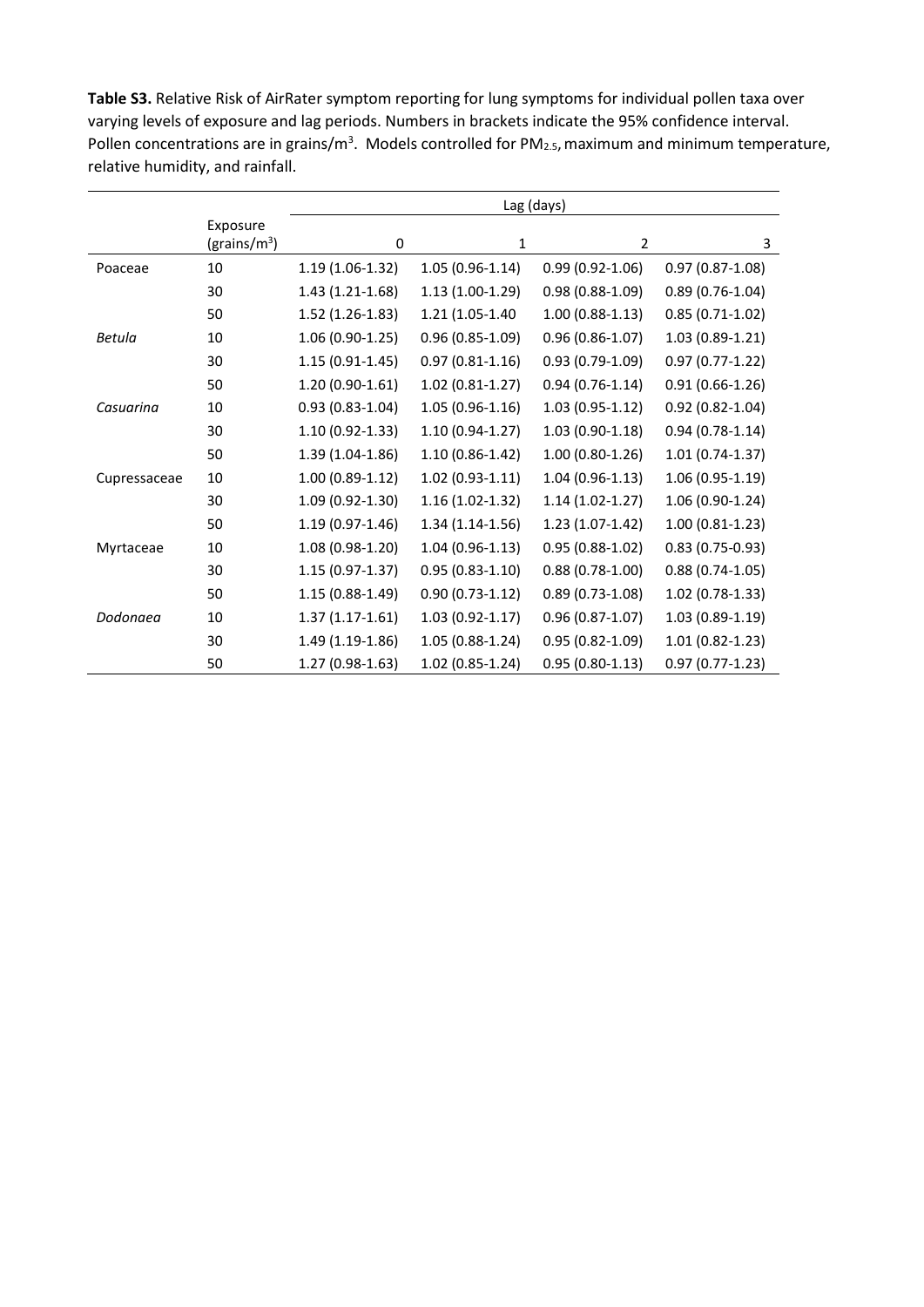**Table S4.** Relative Risk of AirRater symptom reporting (eye, nose and lung symptoms combined) for total pollen concentrations at varying levels of exposure and lag periods, with and without interactions with PM<sub>2.5</sub>. Results with interactions are shown with the interaction centred at PM<sub>2.5</sub> concentrations of 3, 25, 50 and 100 μg/m<sup>3</sup> Numbers in brackets indicate the 95% confidence interval. Pollen concentrations are in grains/m<sup>3</sup>, while PM<sub>2.5</sub> concentrations are μg/m<sup>3</sup>. The model controlled for maximum and minimum temperature, relative humidity, and rainfall.

|                |                   | Lag (days)        |                   |                     |                   |  |
|----------------|-------------------|-------------------|-------------------|---------------------|-------------------|--|
|                | Exposure<br>level | 0                 | 1                 | $\overline{2}$      | 3                 |  |
| No interaction | 10                | 1.07 (1.06-1.08)  | $1.02(1.01-1.03)$ | $1.00(0.99-1.01)$   | $1.00(0.99-1.02)$ |  |
|                | 30                | $1.21(1.17-1.26)$ | $1.05(1.02-1.08)$ | $1.00(0.98-1.02)$   | $1.01(0.98-1.05)$ |  |
|                | 50                | 1.32 (1.25-1.39)  | $1.08(1.04-1.12)$ | $1.00(0.97-1.04)$   | 1.02 (0.97-1.07)  |  |
| $PM = 3$       | 10                | $1.06(1.04-1.07)$ | $1.02(1.01-1.03)$ | $1.01(1.00-1.01)$   | $1.00(0.98-1.01)$ |  |
|                | 30                | $1.17(1.13-1.22)$ | $1.07(1.04-1.10)$ | 1.02 (0.99-1.04)    | $0.99(0.96-1.03)$ |  |
|                | 50                | $1.26(1.20-1.33)$ | $1.11(1.07-1.16)$ | 1.03 (0.99-1.07)    | $0.99(0.94-1.04)$ |  |
| $PM = 25$      | 10                | $1.07(1.06-1.08)$ | $1.02(1.01-1.03)$ | $1.00(0.99-1.01)$   | $1.01(0.99-1.02)$ |  |
|                | 30                | 1.21 (1.17-1.26)  | $1.05(1.02-1.08)$ | $1.00(0.98-1.02)$   | 1.02 (0.98-1.05)  |  |
|                | 50                | 1.32 (1.26-1.39)  | $1.08(1.04-1.12)$ | $1.01(0.97-1.04)$   | 1.03 (0.98-1.08)  |  |
| $PM = 50$      | 10                | $1.08(1.07-1.10)$ | $1.01(1.00-1.02)$ | $0.99(0.98-1.00)$   | $1.02(1.01-1.03)$ |  |
|                | 30                | $1.26(1.21-1.31)$ | 1.02 (0.99-1.05)  | $0.98(0.96-1.01)$   | $1.05(1.02-1.09)$ |  |
|                | 50                | $1.39(1.32-1.47)$ | $1.04(1.00-1.09)$ | $0.98(0.95-1.02)$   | $1.07(1.02-1.13)$ |  |
| $PM = 100$     | 10                | $1.11(1.09-1.13)$ | $0.99(0.97-1.00)$ | $0.98(0.97-0.99)$   | $1.04(1.03-1.06)$ |  |
|                | 30                | $1.35(1.28-1.42)$ | $0.97(0.94-1.01)$ | $0.95(0.91-0.98)$   | $1.12(1.07-1.18)$ |  |
|                | 50                | 1.54 (1.42-1.66)  | $0.98(0.93-1.03)$ | $0.93(0.89 - 0.98)$ | 1.17 (1.10-1.26)  |  |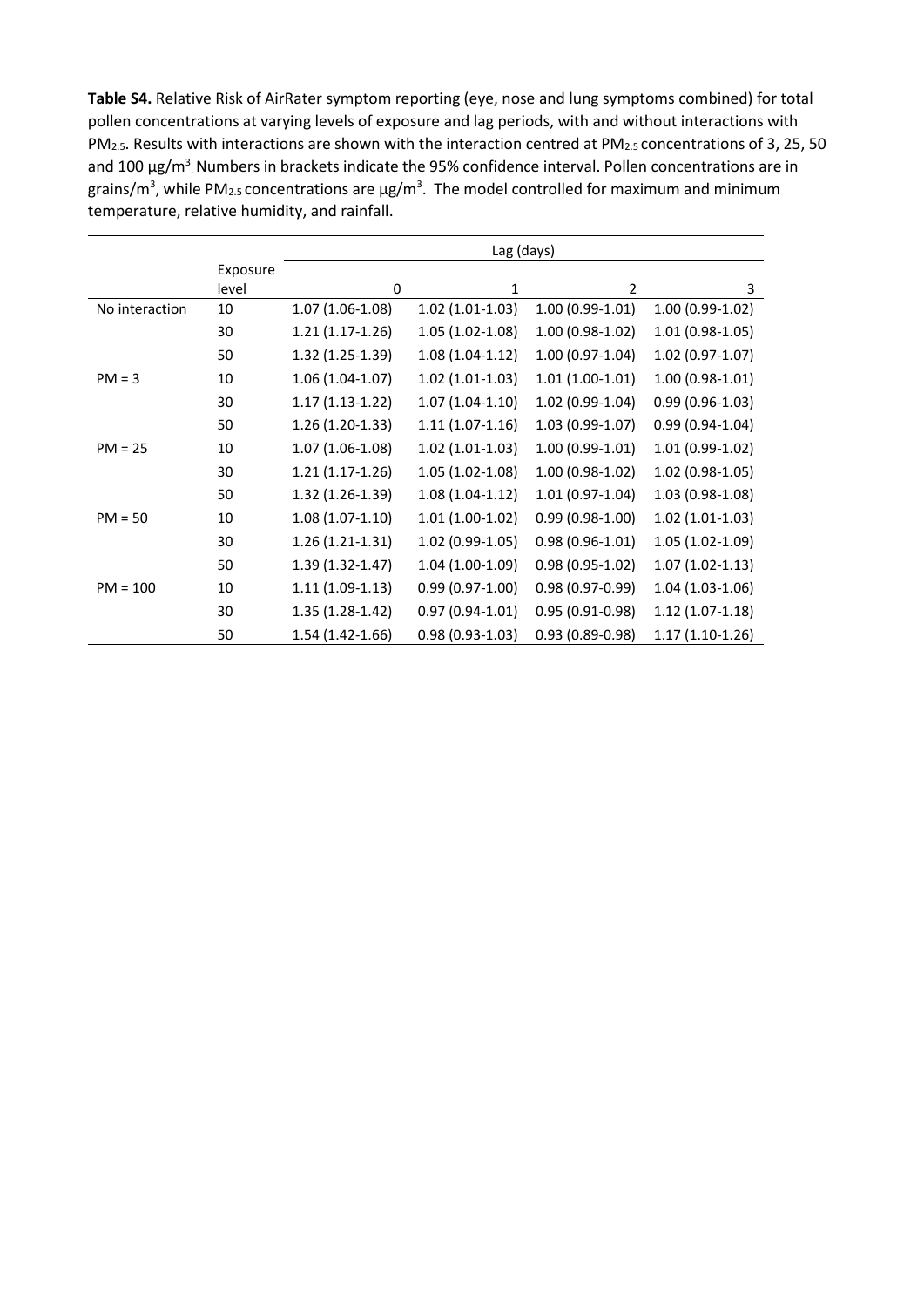

**Figure S1.** Box-and-whisker plots showing exposure to pollen, particulate and meteorological variables over the study period for Tasmania's three major population centres: Hobart (south), Launceston (inland north) and Burnie (coastal north-west). Pollen data are plotted on a log scale for ease of display.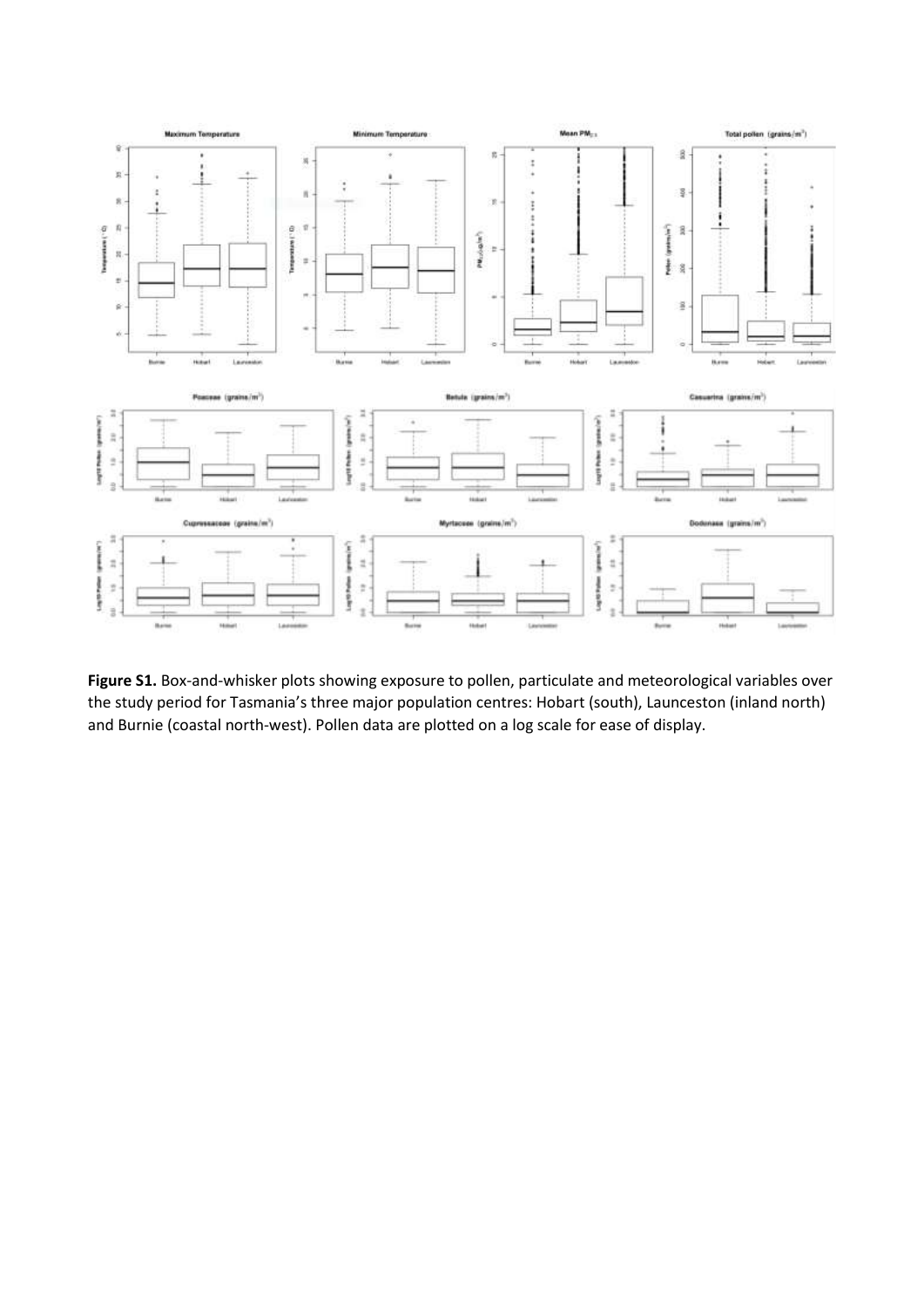

**Figure S2**: Same-day associations between individual pollen taxa and eye, nose and lung symptoms. Associations are presented as the Risk Ratio (RR) and the grey shading shows the 95% confidence interval.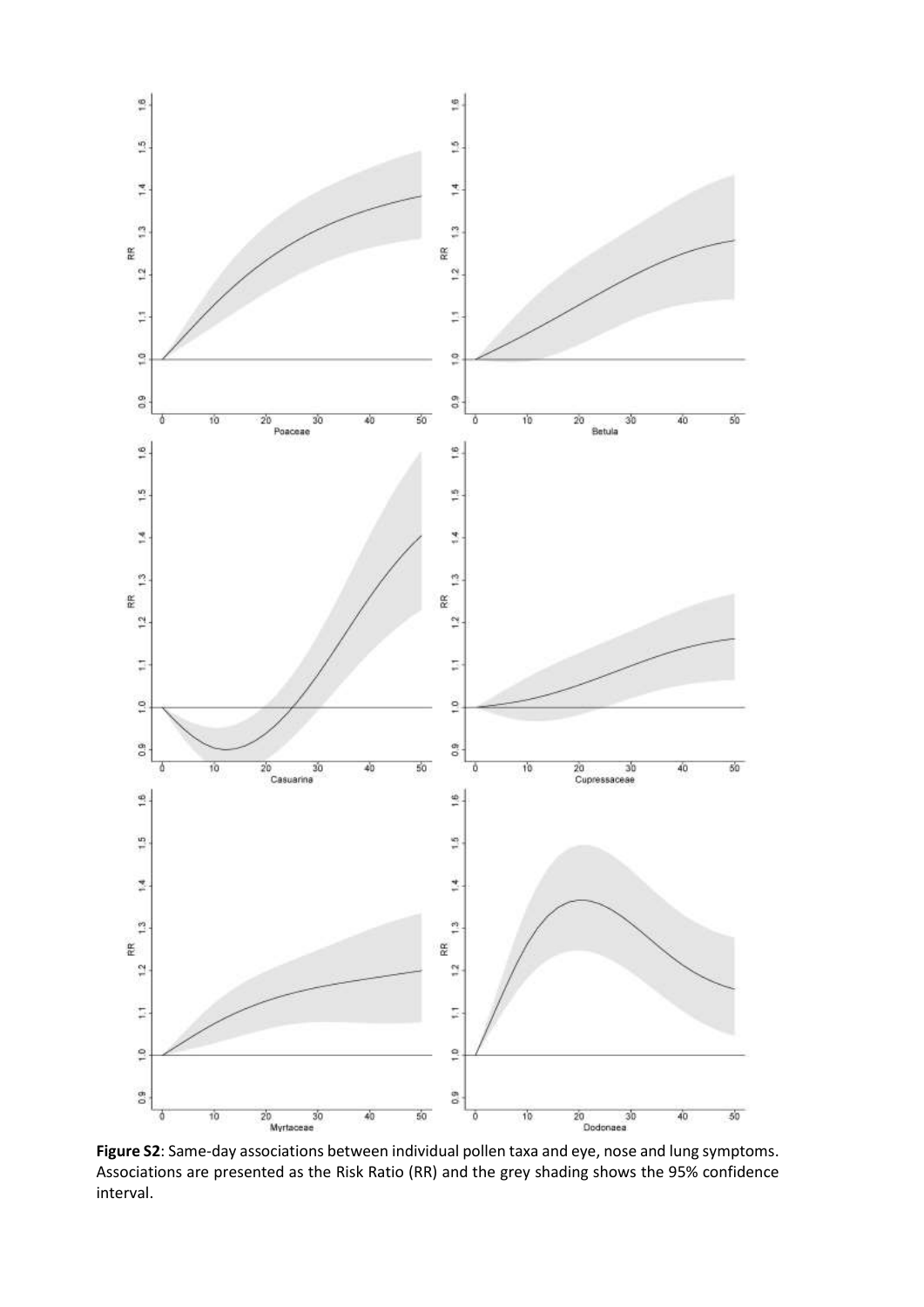

**Figure S3**: Cumulative (three-day) associations between individual pollen taxa and eye, nose and lung symptoms. Associations are presented as the Risk Ratio (RR) and the grey shading shows the 95% confidence interval.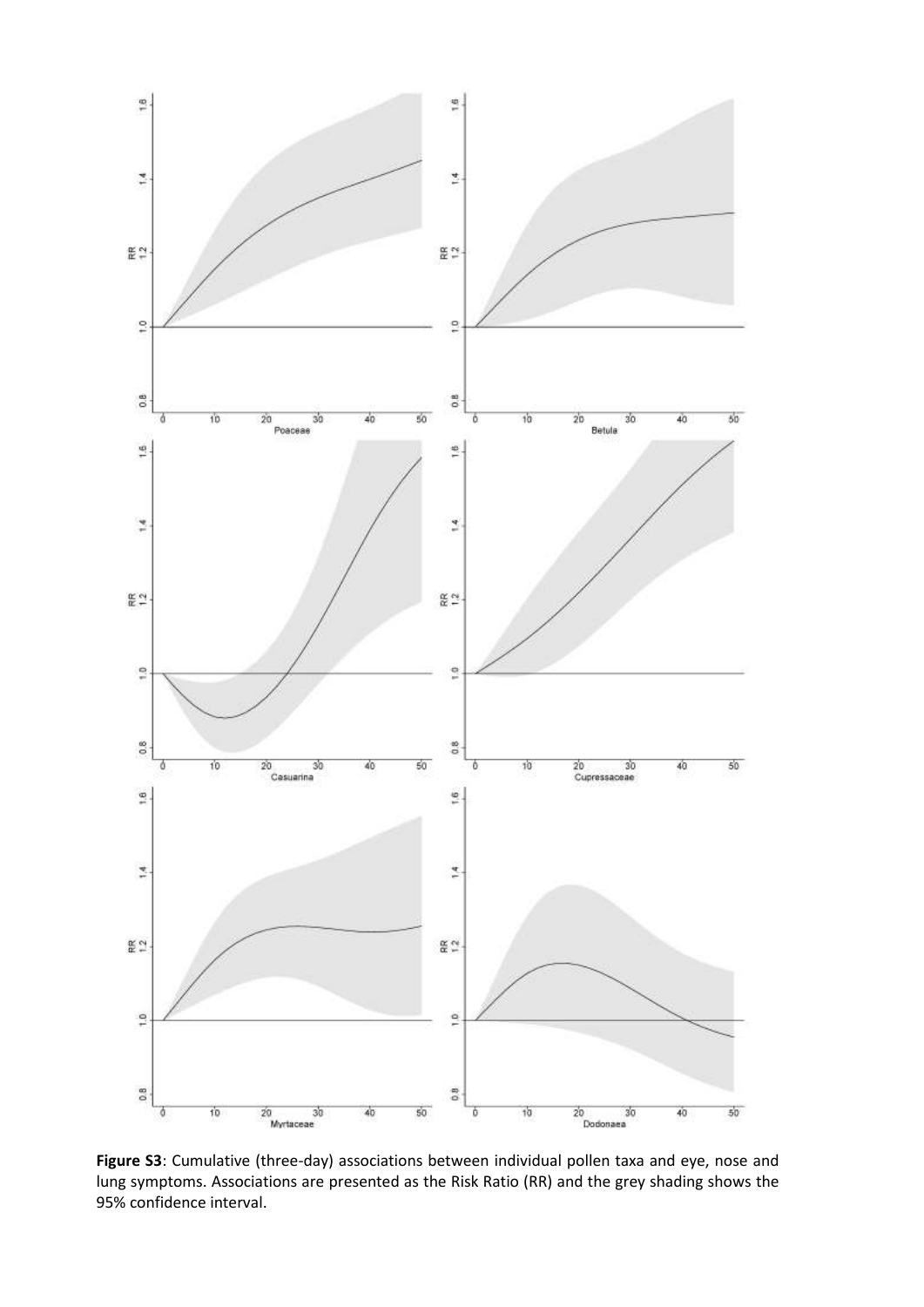

**Figure S4**: Associations between AirRater app-user reported eye and nose symptoms, and exposure to the pollen taxa Poaceae, *Betula*, *Casuarina*, Cupressaceae, Myrtaceae and *Dodonaea*, in Tasmania, Australia. Associations are represented as relative risk ratios (RR) and Each panel uses a bi-dimensional risk surface to show the response of eye and nose symptoms to a given pollen type over a lag of 0-3 days.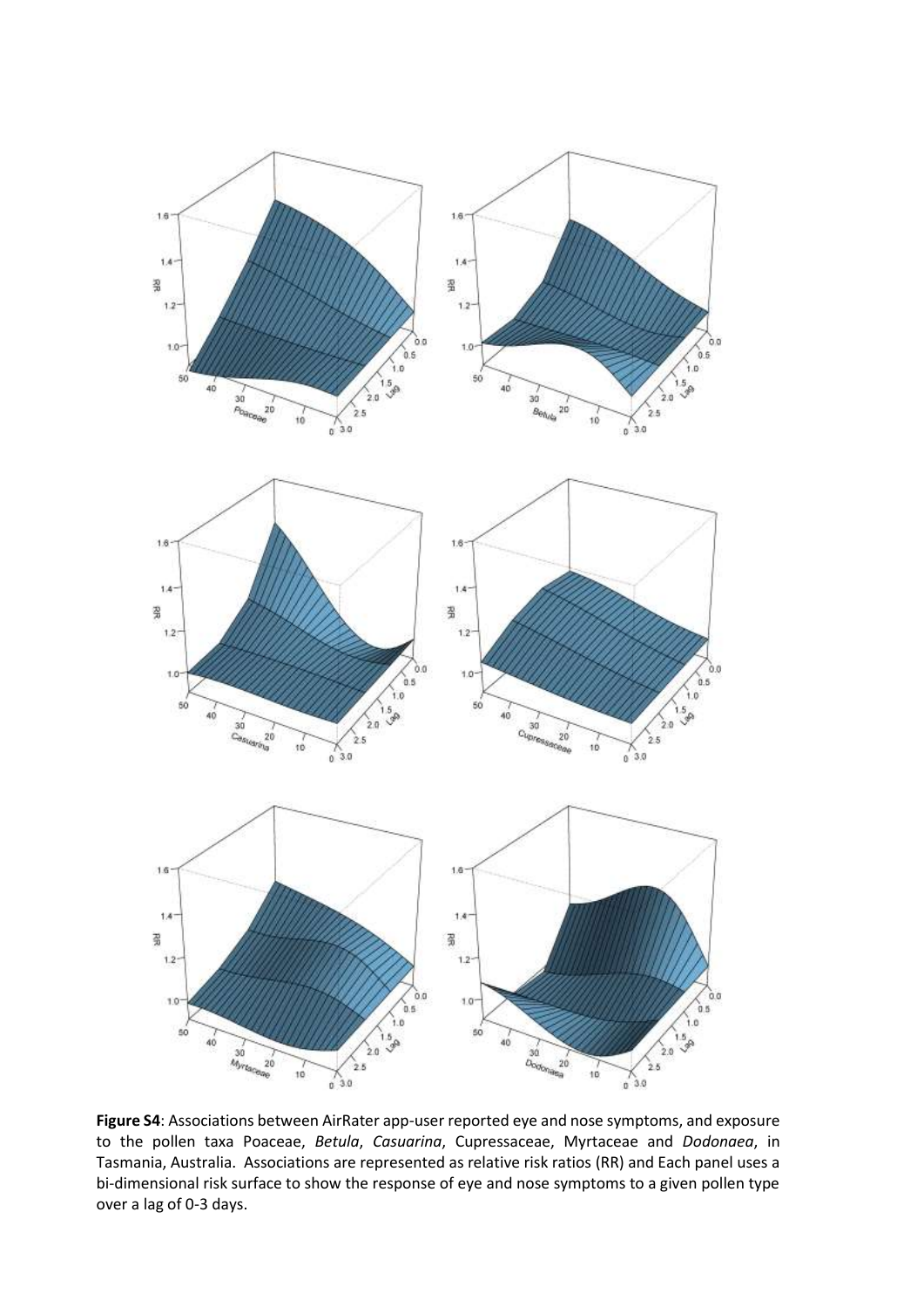

**Figure S5**: Same-day associations between individual pollen taxa and eye/nose symptoms. Associations are presented as the Risk Ratio (RR) and the grey shading shows the 95% confidence interval.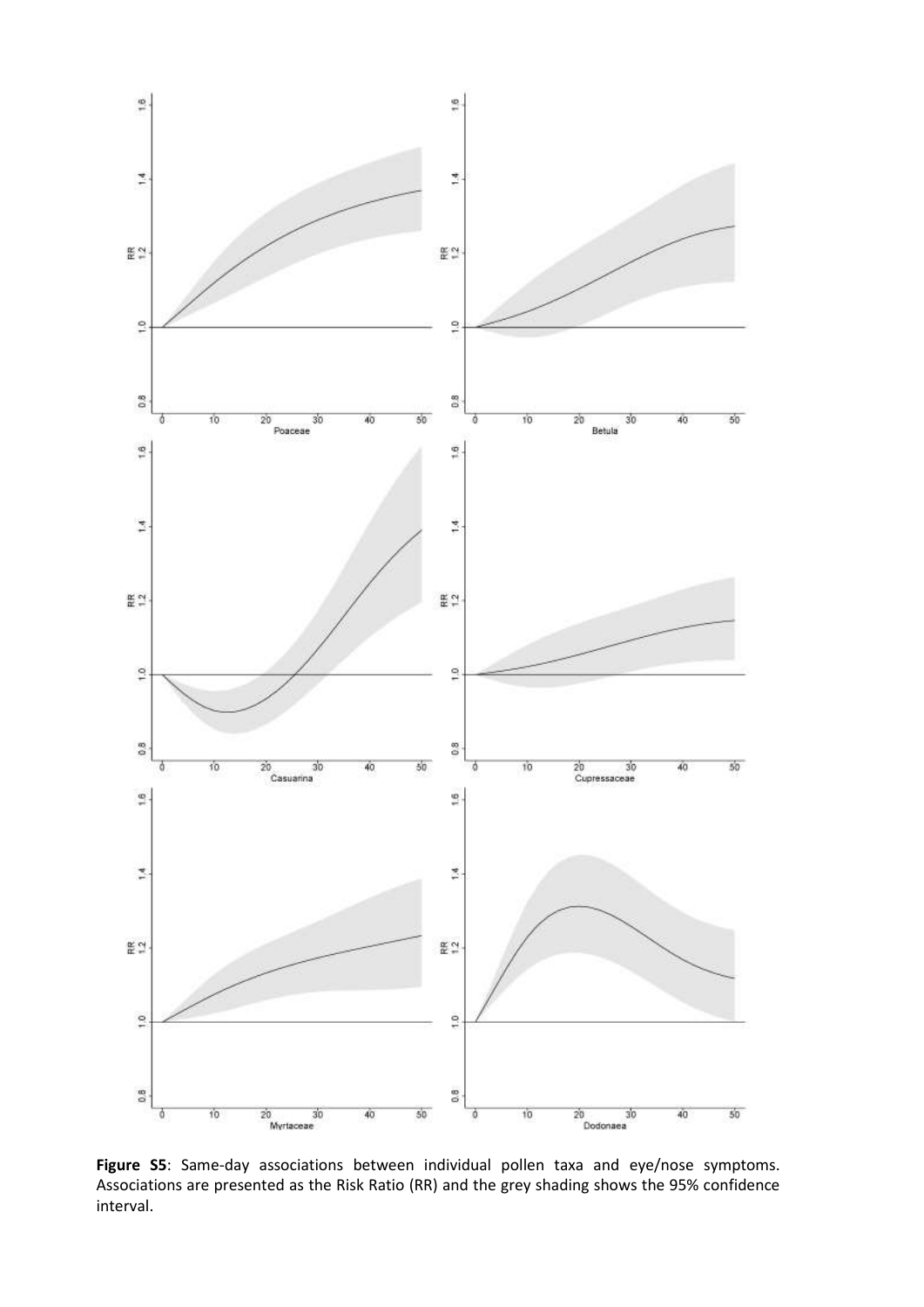

Associations are presented as the Risk Ratio (RR) and the grey shading shows the 95% confidence interval.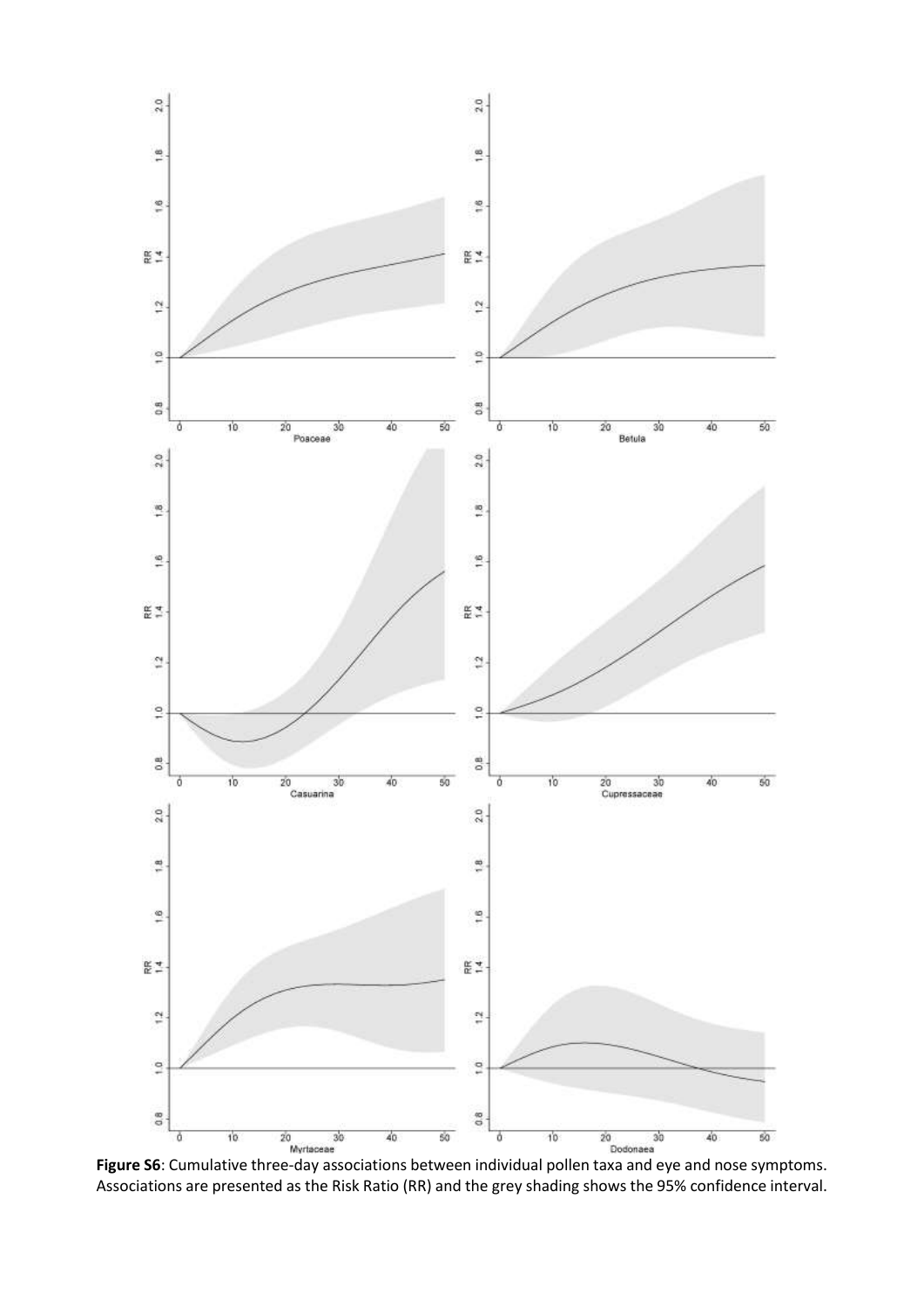

**Figure S7:** Associations between AirRater app-user reported lung symptoms, and exposure to the pollen taxa Poaceae, *Betula*, *Casuarina*, Cupressaceae, Myrtaceae and *Dodonaea*, in Tasmania, Australia. Associations are represented as relative risk ratios (RR) and Each panel uses a bi-dimensional risk surface to show the response of eye and nose symptoms to a given pollen type over a lag of 0-3 days.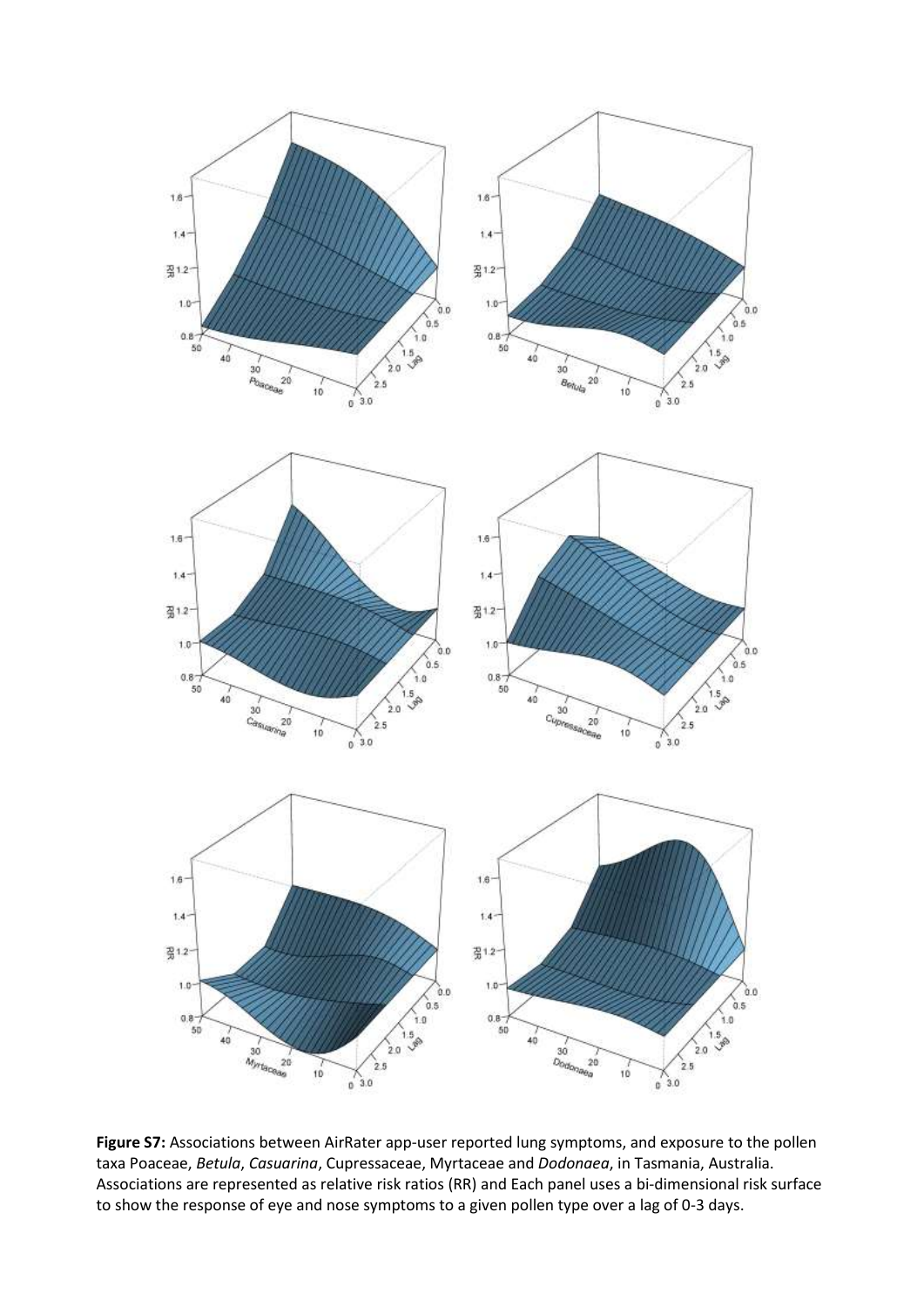

presented as the Risk Ratio (RR) and the grey shading shows the 95% confidence interval.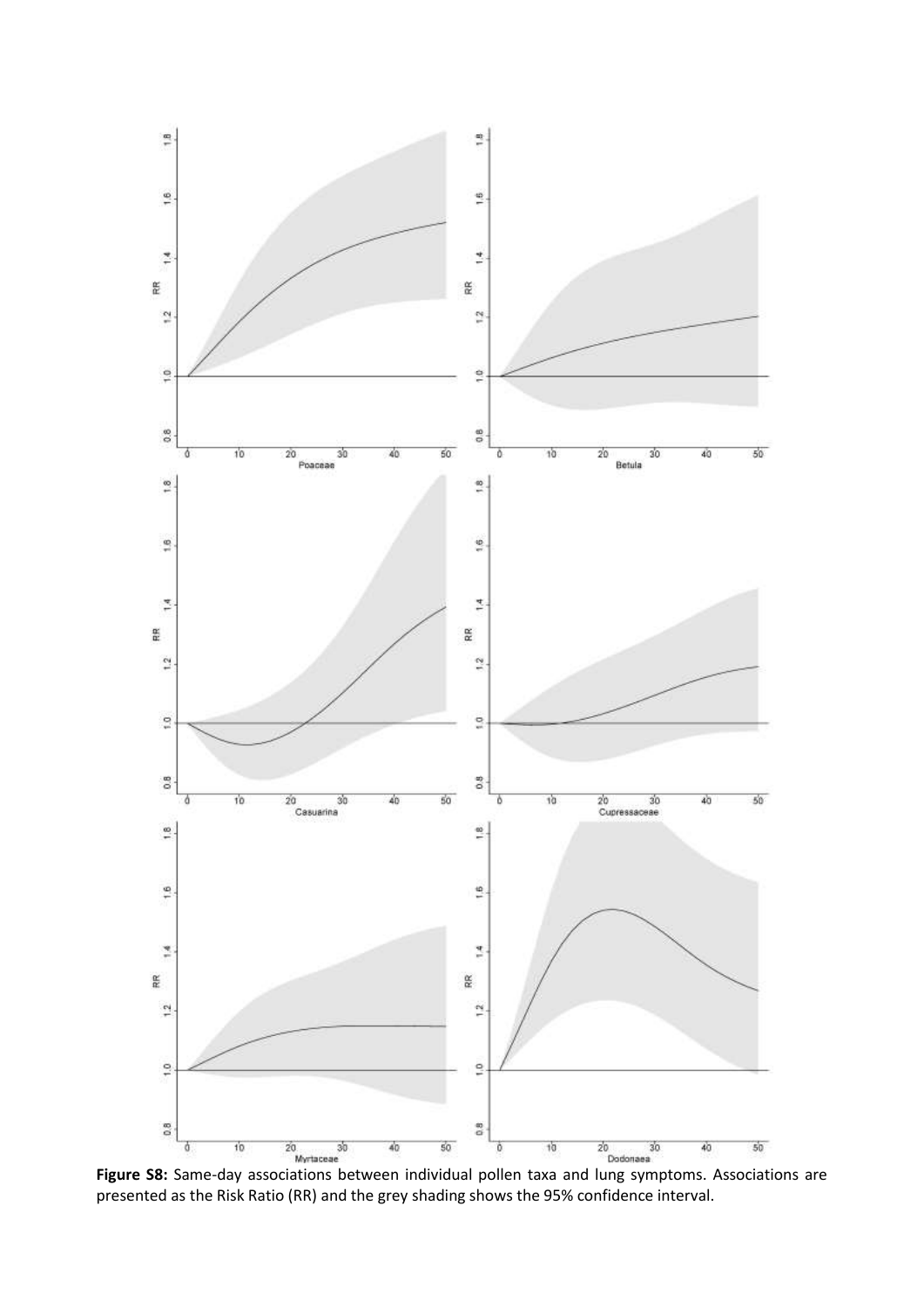

**Figure S9**: Cumulative three-day associations between individual pollen taxa and lung symptoms. Associations are presented as the Risk Ratio (RR) and the grey shading shows the 95% confidence interval.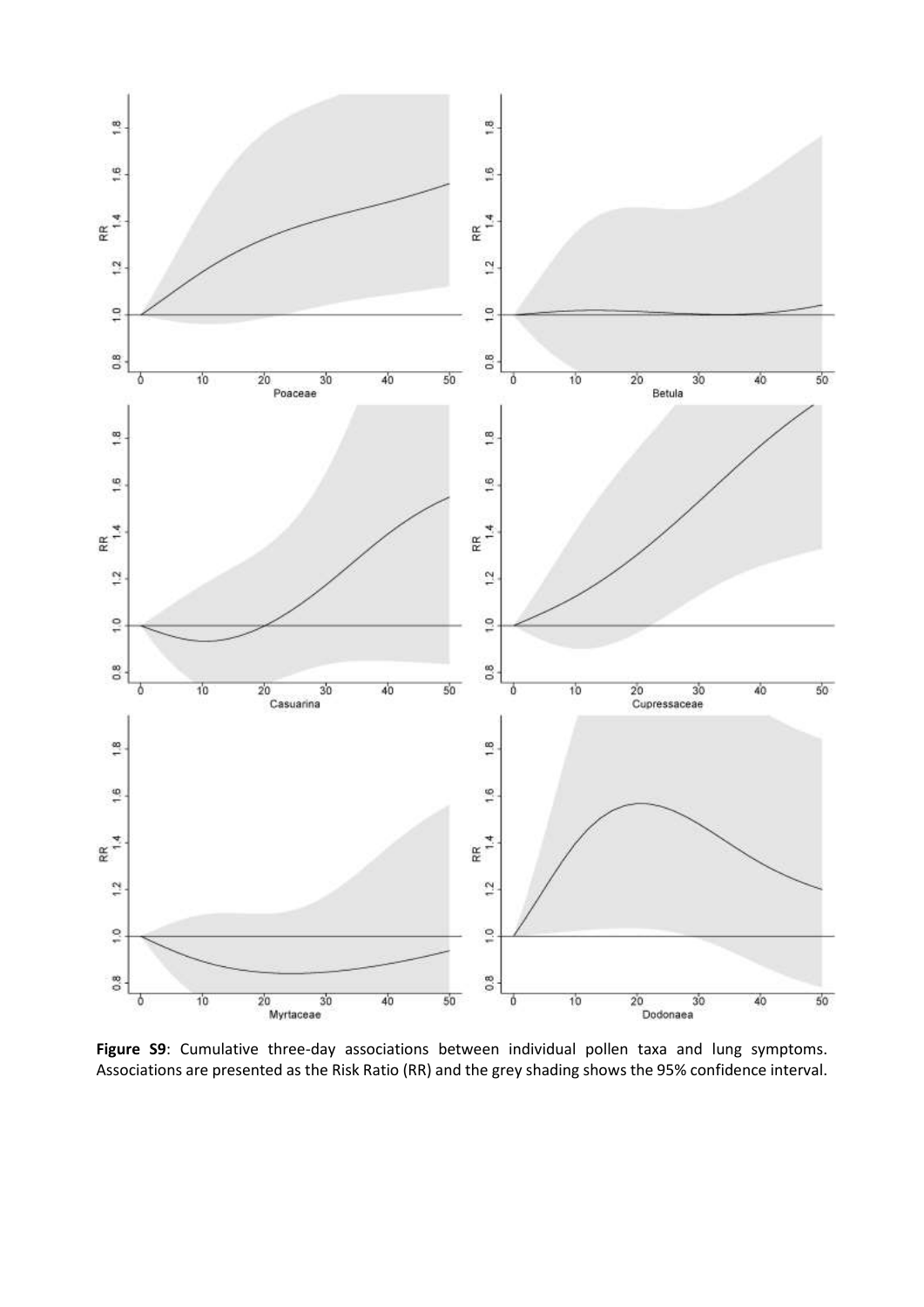

Figure S10: Associations between fine particulate matter (PM<sub>2.5</sub>,  $\mu$ g/m<sup>3</sup>) and eye, nose and lung symptoms combined (top), eye/nose symptoms only (middle) and lung symptoms only (bottom) over lag periods of 0-3 days. The left panel shows the full exposure-lag-response as a bidimensional risk surface; the middle panel shows the same-day response (left), and the right panel shows the cumulative three-day response. In all cases associations are represented as Risk Ratios (RR).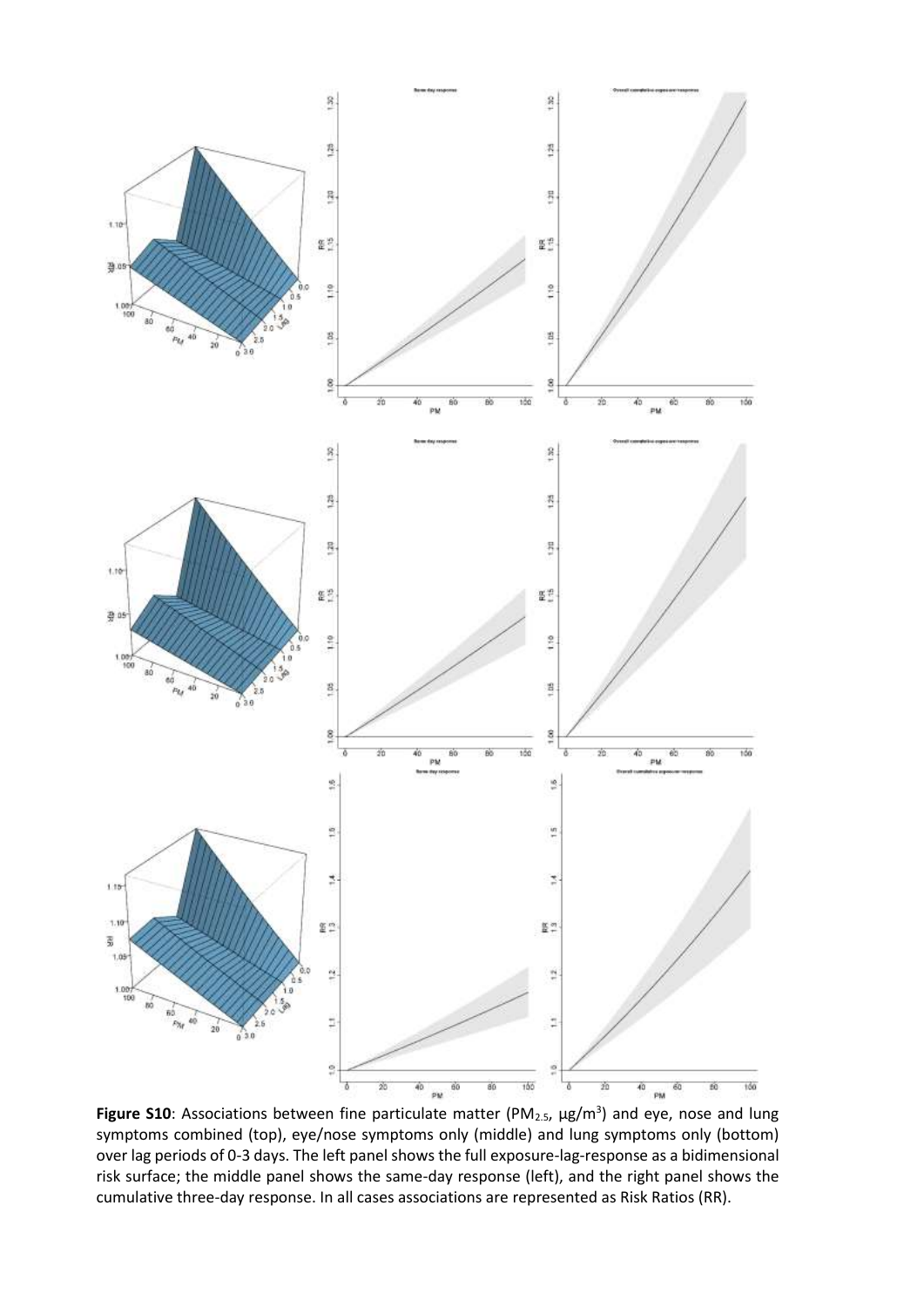

Figure S11: The effect of interactions with selected levels fine particulate matter (PM<sub>2.5</sub>) on the association between total pollen concentration and AirRater app-user reported eye and nose symptoms. The association between total pollen and symptoms is expressed as the relative risk ratio (RR) and PM<sub>2.5</sub> values are in µg/m<sup>3</sup>. Grey shading shows the 95% confidence interval for the association with total pollen without a PM<sub>2.5</sub> interaction.